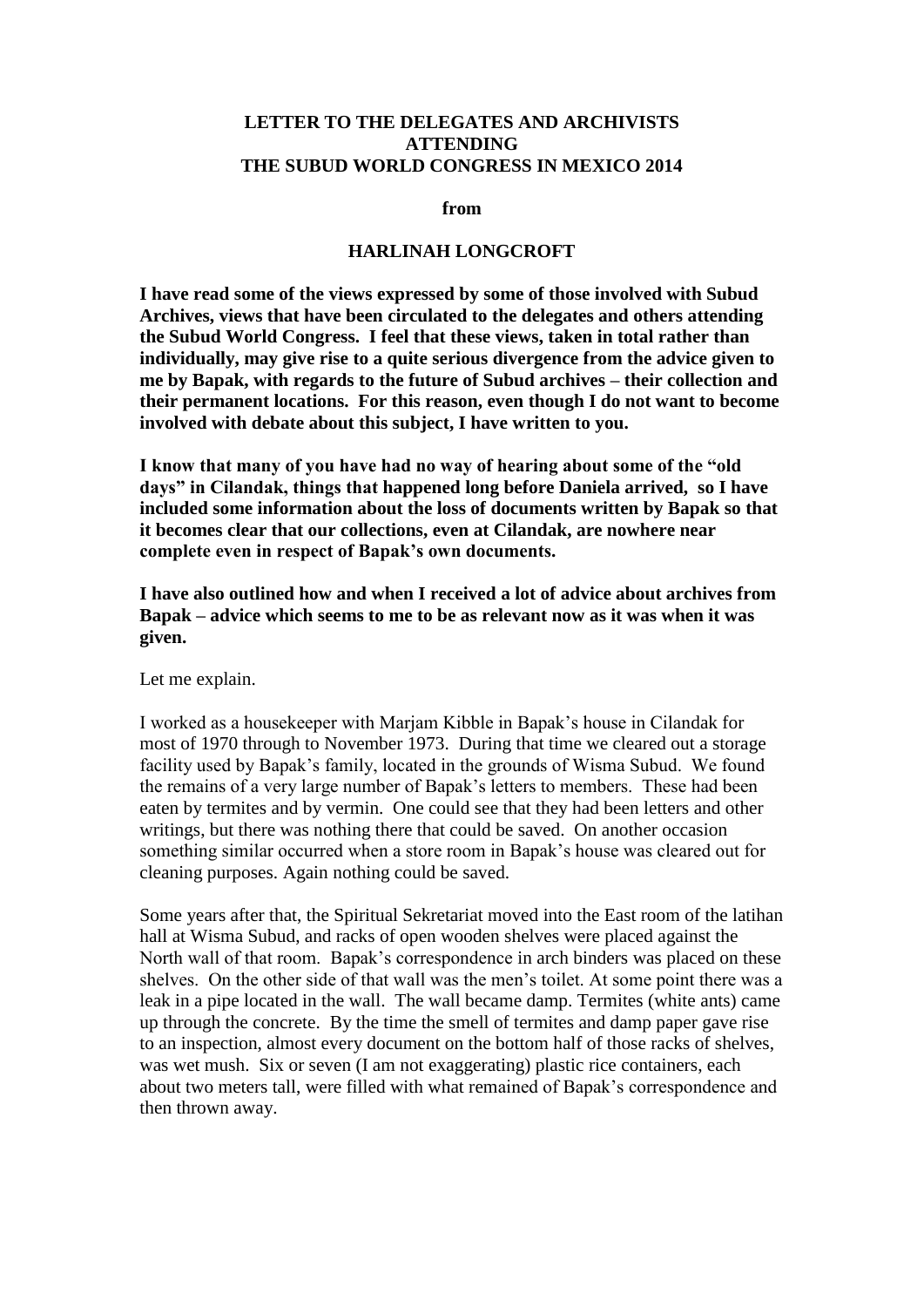I am afraid the archives of Bapak's correspondence in Cilandak, are far short of complete. Some of the letters lost in the incidents I have mentioned, may still be in existence elsewhere in the world but it would take a serious effort to find them.

On three occasions in the late 1970s and early 1980s, I sorted all the documents in Bapak's office at Wisma Subud. Bapak asked me to do so while he was travelling overseas. After Bapak told me to write the History of Subud in 1983, he also invited me to go through everything in his office to take and copy anything that I might find useful. I know very well what was there, and, more importantly, what was *not* there. His records, and even his correspondence with ISC or other Subud bodies, was far from complete.

After Bapak passed away the time came for the Spiritual Sekretariat to be closed down. I was invited by Pak Brodjo and Pak Rusli to help them put all the documents into the large document safes given to us by Chub Lipps, whose CEO at that time was a member of Subud. They had been given to us because I had expressed considerable concern for the safety of Bapak's correspondence in the Sekretariat. I knew letters were being taken by junior staff, so that Bapak's signature could be cut off and used as a "raja" for those who were sick. In this way letters were, of course, being lost. Furthermore, when large meetings were being held in the latihan hall at Wisma Subud, for instance an Indonesian National Congress, or an SBIF meeting, the Sekretariat room was used by the organizing team. There were open rotan wastepaper baskets beside the racks of Bapak's correspondence, and those present flicked their cigarettes into these baskets. I had been very concerned that a fire would be started in this way, and we would loose Bapak's letters. By helping Pak Brodjo and Pak Rusli on the day the Sekretarian was closed down, I noticed that security had also not been an issue with which the Sekretariat had been seriously concerned . Sets of documents were quite clearly incomplete.

When Daniela came to Indonesia, she took over all this accumulated material, and she did a wonderful job in training her small staff to sort, to record and to preserve it in the best manner possible within the constraints of the accommodation and the financial support available. It is, of course, as you will see from the above, not in any way a complete collection of Bapak's correspondence, and in fact it is also not in any way a complete enterprise collection either, nor is it anywhere near a complete photographic collection. So long as that is clearly understood, it is, nevertheless, an excellent collection and should be properly conserved by the World Subud Association.

When I was working as a housekeeper in Bapak's house in the 1970s, Bapak stopped and talked to me about both the archives and also about the translation of his talks. He did this more than once, possibly because he had asked me to write about Wisma Subud for the international Subud media. Later, after Bapak appointed me the ISC Liaison Officer for Wisma Subud in 1979, Bapak again spoke to me about the archives, and, of course, about how he wanted the history of Subud to be written.

So what did Bapak see as the need or purpose of the Subud archives, and why, according to his explanations, was it necessary for them to be located in various countries around the world?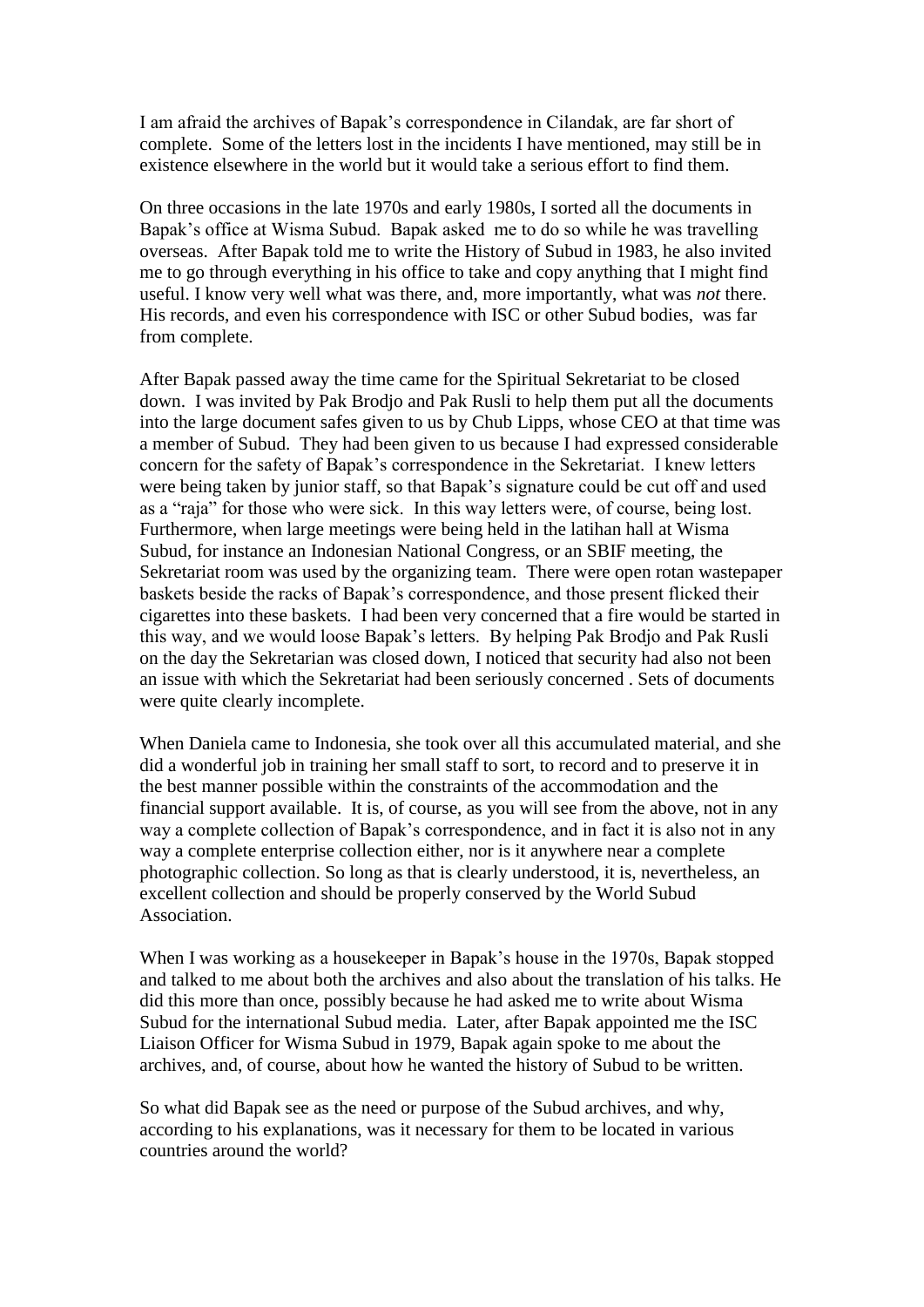Bapak felt it was necessary to preserve his talks and his writings. Bapak also felt it was absolutely necessary that the history of Subud should be written. He told me it MUST BE BASED ON DOCUMENTATION. Documentation – archival material. So, here we have two very clear indications as to what archives should contain. NOT just Bapak's documents – but also documents that document Subud history. What is "Subud history?" It is the true account of how the latihan came into this world and spread to countries everywhere. As this was not something that man planned, the experience of individuals that lead to, or apparently gave rise to this spread, is all Subud history. So is the creation of Subud houses, and the Subud events that we all attend.

And where should these documents or archives be located? Bapak felt it was essential that Subud archives should be located in several places around the world and he said that they should be in the UK, USA, Japan and Australia . He did not say Indonesia.

In 1980 as the ISC Liaison Officer at Wisma Subud, I felt it would be good to microfilm Bapak's documents that were in his office and in the Sekretariat. I wrote to ISC, then located in the UK, to ask for funding. They replied that Bapak had made no mention of Indonesia – only the UK, USA, Australia and Japan. So they asked me to raise the matter with Bapak. So I asked Bapak. He looked at me as if I was a very young child, and replied quite simply, "They ARE in Indonesia!" In other words ISC did not have to CREATE an archive in Indonesia, because the documents were already collected in the Sekretariat and in his office.

In 1983 when Bapak told me to write the history of Subud, I quite clearly needed documentation. So where was it? Where were the often astonishing records of how it spread around the world? Where were the remarkable happenings in people's lives recorded? Did they all write to Bapak? No! And if they had done so, were all those letters still in existence in Clilandak? Very likely not! God works in mysterious ways, and at this time my family was prepared to pay for me to travel from Indonesia to England to see my Mother about three times a year. So I extended these travels around the world, and I visited existing national archives, and I collected, collected, and collected anything and everything that anyone would give me. I recorded as many interviews as I could fit in and when I returned home, I sorted and filed all this miscellaneous collection, and it is, of course, now here in Australia. And, after some ten years of doing this, I eventually had enough documentation to enable me to start to write about the very early days of Subud. Yes, Bapak!

By the time I started to write, Daniela was in Indonesia, and we were having weekly meetings. It was good, I think for both of us, to have somebody to talk to, and I learned a lot from her. We tried to get the archivists in England to collect documentation about the early days, and about the current happenings in Subud, and we tried to get people elsewhere to do so too – but there are those who love collecting, and then there is the rest of humanity…! Most people see no point in keeping old documents, or even old books and periodicals. So much wonderful material is already lost! Very little is being done. Thousands of anecdotes based on the personal experience of individual Subud members, or of their efforts to undertake Subud enterprises, or cultural events, are not collected – they are just not there – not available to help and support Subud members in days to come. Why not? Dare we say, "stupidity!" We need to try to get what is still out there. I collected as a priority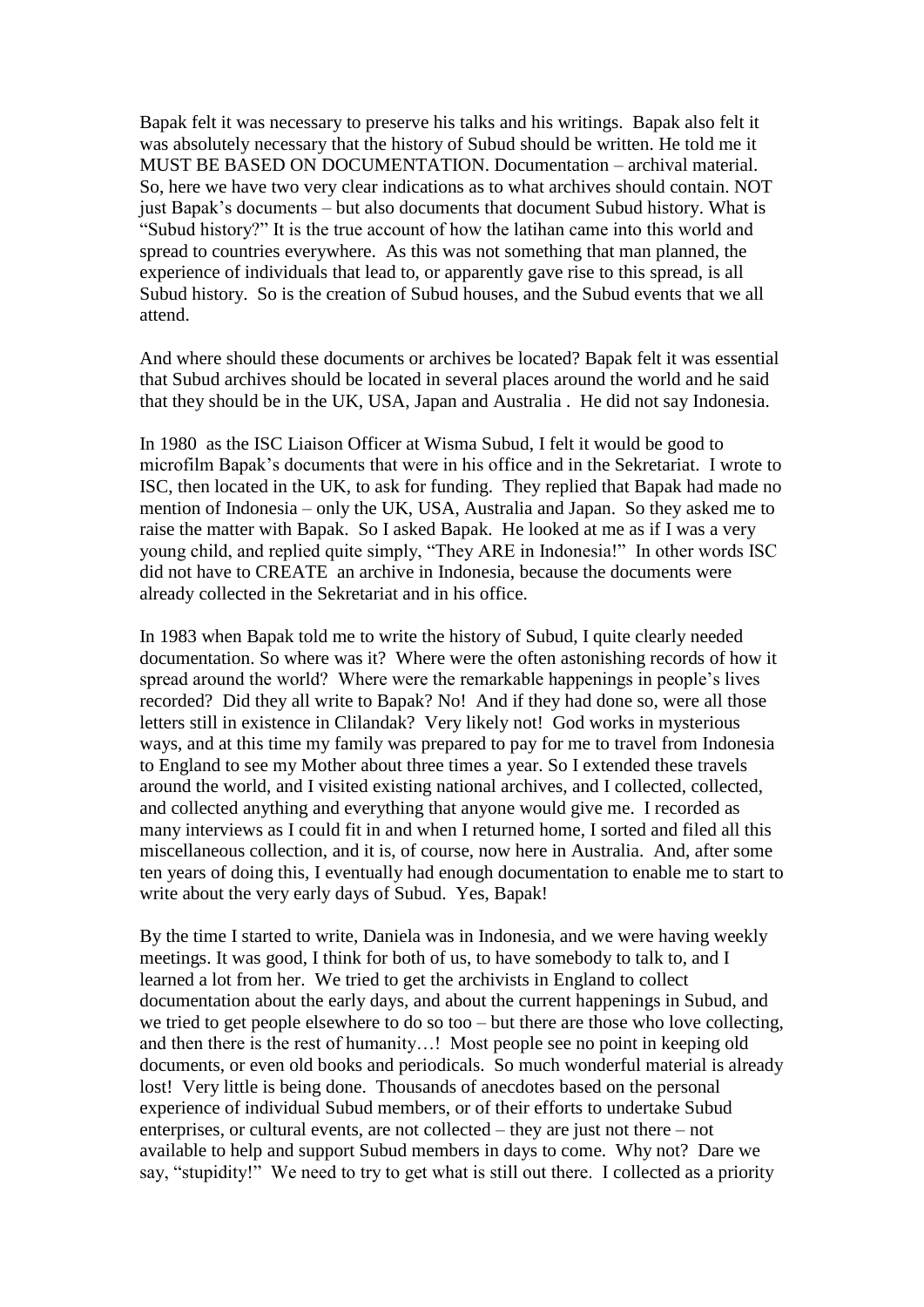material for the early period of Subud up to and including the early 1960s. We need to go back to the beginning and collect, collect, collect!

Bapak never saw Subud as something purely Indonesian. He always saw Subud as international in character, and he always spread responsibility in Subud, as widely as possible. He did not want, after his death, for the headquarters of Subud to be located in any one place. He wanted it to be moved around the world. He created the International Dewans so that the responsibility for the spiritual support of members was shared, and so that many people all over the world gained the experience of working in this way in Subud. He gave responsibility for archives not just to one country, but he spread the responsibility – and although he gave the reason for this as the lack of security in any one part of the world, I believe it may have also been to share this sense of being responsible for the records of what has happened in Subud – showing our history the respect it deserves, preserving it for future generations.

Do you all realize that we not only have a responsibility to those who come after us to leave a complete record of this, the earliest period of Subud, but we are also responsible for the safety, good name and well being of Subud in this world. Where are the "protocols" for the preservation of our legal documents? International including wings, national, and local. Who is seeing that this is understood at national congresses? Who is seeing that this is all in order when one WSA Executive Committee hands over to the next, and who knows where the records of all previous ISCs are being kept, and if that place is truly secure and the location of each document well recorded in case it needs to be accessed? How does our international and national record keeping and archive compare with, say, the Red Cross, which has a similar structure to ours?

Bapak wanted professionalism. Who is responsible?

**If you aim for material professionalism, and follow your latihan with humility and patience, then the latihan will come through your material activities – your work in this world. If you muddle up the spiritual and the material – trying to create a spiritual environment for what is material – you will end up with a lot of imagination, a lot of emotion, and endless muddle. Our job is to work in this world, and do the latihan. The latihan is more than able to create its own environment, but it can only achieve its potential in this world, if we use our brains as they are designed to be used, as tools – only tools. We do not need to think about the spiritual – it will "think us" if we are trying to do the material work we are qualified or able to do.** 

**It seems to me that we are, perhaps, talking about things that do not need to be talked about, and we are involving Ibu Rahayu in a manner which is confusing to everyone including dear Ibu herself. Bapak's advice is still absolutely relevant so what we need to do now is make it real. Work on the material level. Money is what makes the world go round! Where is the money for adequate archive facilities in those places Bapak indicated!** 

We are lucky enough to have two archive professionals, Daniela and Amalijah. Yes, professionals! Amalijah was put in charge of a major archive project in a highly respected university. In a university situation, whether or not she had a degree was not